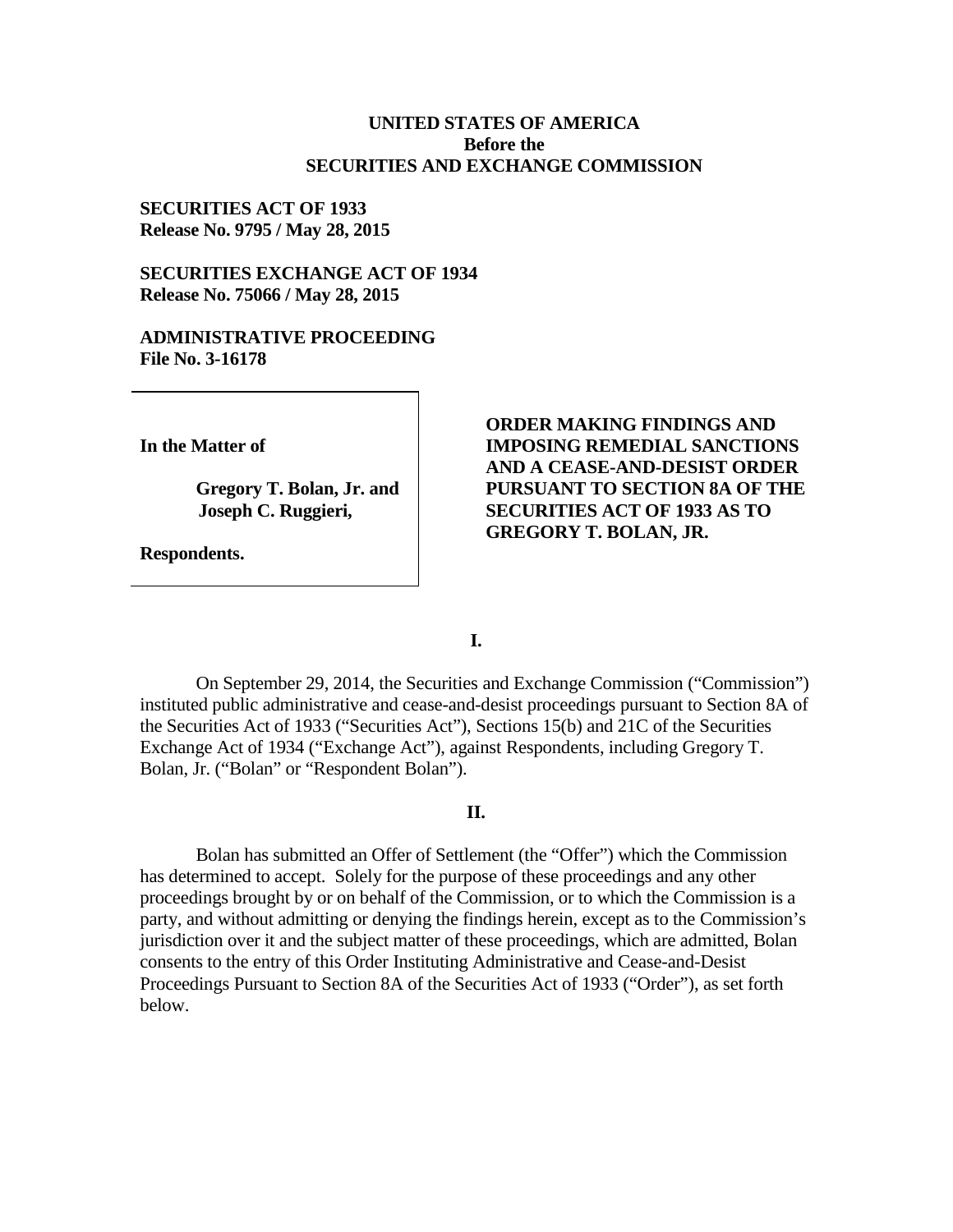## **III.**

On the basis of this Order and Bolan's Offer, the Commission finds<sup>1</sup> that:

## A. SUMMARY

1. These proceedings involve Bolan, a research analyst at Wells Fargo Securities, LLC ("Wells Fargo"), who, in words or in substance, provided notice of at least one forthcoming ratings change to Joseph C. Ruggieri ("Ruggieri"), a trader at Wells Fargo. In March of 2010, Ruggieri traded ahead of a ratings change by selling stock short ahead of one downgrade by Bolan. Ruggieri generated gross profits for Wells Fargo by trading ahead of that ratings change authored by Bolan.

2. By virtue of his conduct, Bolan violated Section  $17(a)(3)$  of the Securities Act.

# B. RESPONDENT BOLAN

3. Bolan, age 37, was a research analyst in Wells Fargo's research department in Nashville, Tennessee from June 2008 to April 2011, and was promoted to director in March 2011. Bolan, who was a registered representative at Wells Fargo, focused his research on three sub-sectors of the health care industry: contract research organizations, health care information technology, and life science tools. His ratings changes consistently moved the stock prices of the companies being analyzed. Bolan resigned in April 2011. Prior to joining Wells Fargo in June 2008, Bolan was an associate in the research department at Jefferies  $\&$  Co., Inc. and a trader at various institutions, including First New York Securities, LLC and Opus Trading Fund LLC.

# C. RELEVANT INDIVIDUALS AND ENTITY

4. Ruggieri, age 35, was a senior trader of health care stocks in Wells Fargo's trading department in New York, New York from August 2009 to April 2011. As a senior trader, Ruggieri, who was a registered representative at Wells Fargo, executed customer transactions and placed principal trades on behalf of Wells Fargo.

5. Wells Fargo is a registered broker-dealer headquartered in Charlotte, North Carolina. Wells Fargo provides a broad range of brokerage services to retail and institutional customers, including institutional equities trading and equity research.

<sup>&</sup>lt;sup>1</sup> The findings herein are made pursuant to Bolan's Offer of Settlement and are not binding on any other person or entity in this or any other proceeding.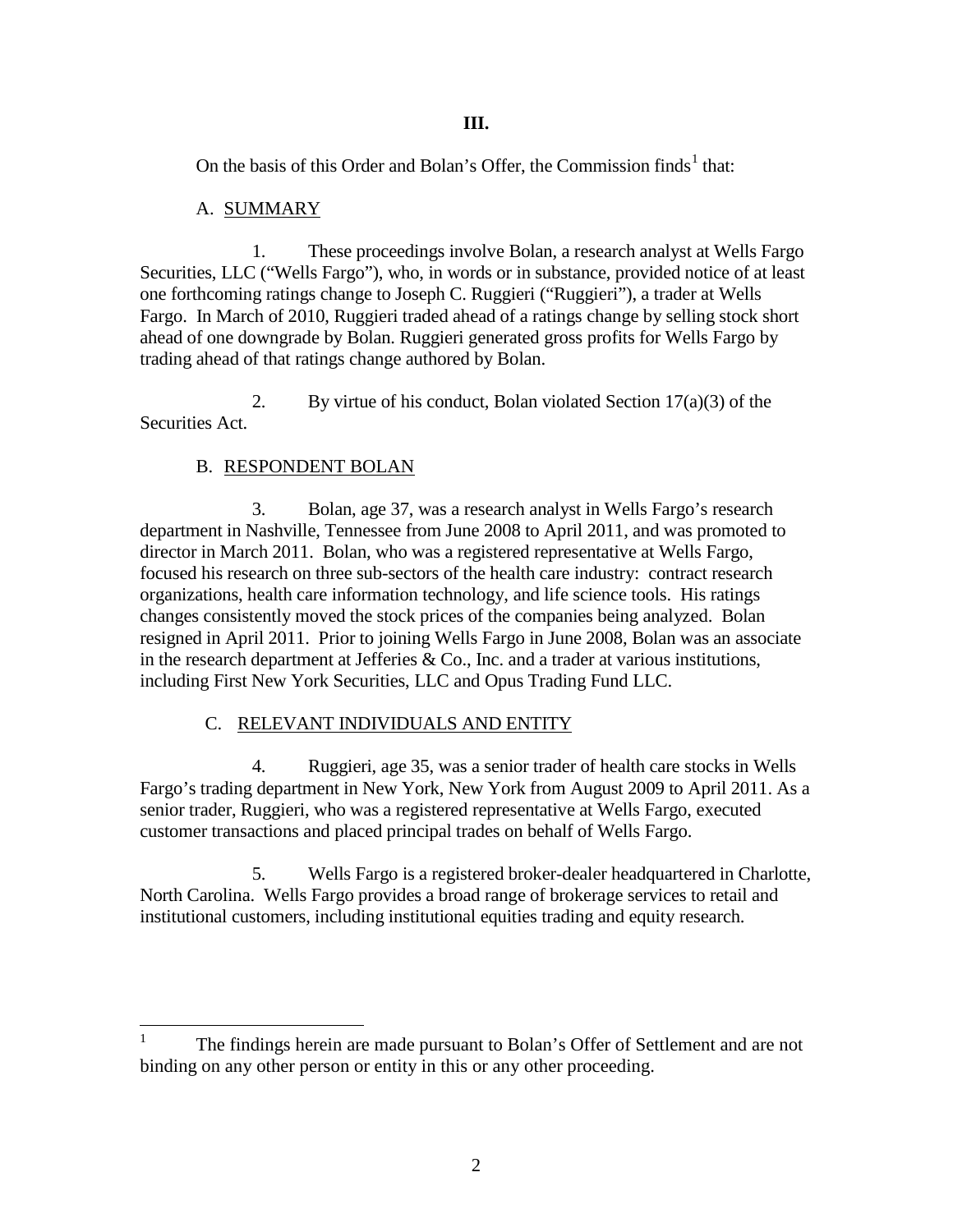# D. ALLEGATIONS

## Bolan Communicated Material Nonpublic Information to Ruggieri

6. Bolan, in words or substance, provided notice to Ruggieri about at least one Bolan ratings change before it was made public. For example, in March of 2010, Bolan, in words or in substance, provided notice to Ruggieri about Bolan's ratings change downgrade of Parexel International Corp. ("PRXL") before that downgrade was made public. When this rating change was made public, it impacted the stock price and volume of PRXL. After receiving notice regarding Bolan's upcoming downgrade of PRXL, Ruggieri sold short PRXL stock ahead of Bolan's downgrade. Ruggieri then closed his overnight positions in PRXL shortly after Bolan's ratings change was made public and the stock price had moved.

7. Ruggieri generated profits in his account at Wells Fargo from trading ahead of Bolan's PRXL ratings change. Wells Fargo has agreed to place the amount it received from Ruggieri's trading in reserve pending the adjudication of this matter and has agreed to pay that amount if there is an order requiring the payment of disgorgement.

## Parexel International Corp.

8. In late March and early April 2010, Ruggieri traded ahead of Bolan's April 7, 2010 downgrade of PRXL. Bolan's research report, entitled "PRXL: Downgrading to Market Perform Optimism Running High and Valuation Running Even Higher," was published before the market opened on April 7, 2010. Bolan changed his rating from outperform or buy to market perform or hold.

9. After the publication of the PRXL downgrade, PRXL's stock price decreased 3.20% at the market open and was down 4.34% at the market close. On the same day, PRXL's trading volume increased 163% relative to PRXL's average daily trading volume on the thirty days surrounding the PRXL downgrade.

10. After drafting the PRXL downgrade on March 29, 2010, Bolan provided notice of, in words or substance, material nonpublic information about the PRXL downgrade to Ruggieri who then established a short position in PRXL stock. For example, Bolan spoke with Ruggieri before the market opened on March 30, 2010 and again on the morning of March 31, 2010. Ruggieri was a net seller of PRXL stock in his Wells Fargo trading account on both March 30, 2010 and March 31, 2010, ending the day on March 31, 2010 short 10,550 shares. On April 5, 2010, Ruggieri once again was a net seller of PRXL stock, ending the day short 27,750 shares. Ruggieri and Bolan then spoke on the evening of April 5, 2010. On April 6, 2010, Ruggieri sold short additional PRXL stock, ending the day short 52,500 shares. Although Ruggieri previously traded PRXL stock, he had held only three overnight positions in PRXL stock consisting of 54, 5,000, and 10,000 shares during the six months before his trading ahead of the PRXL downgrade. Before the market opened on April 7, 2010, Wells Fargo published Bolan's market-moving report containing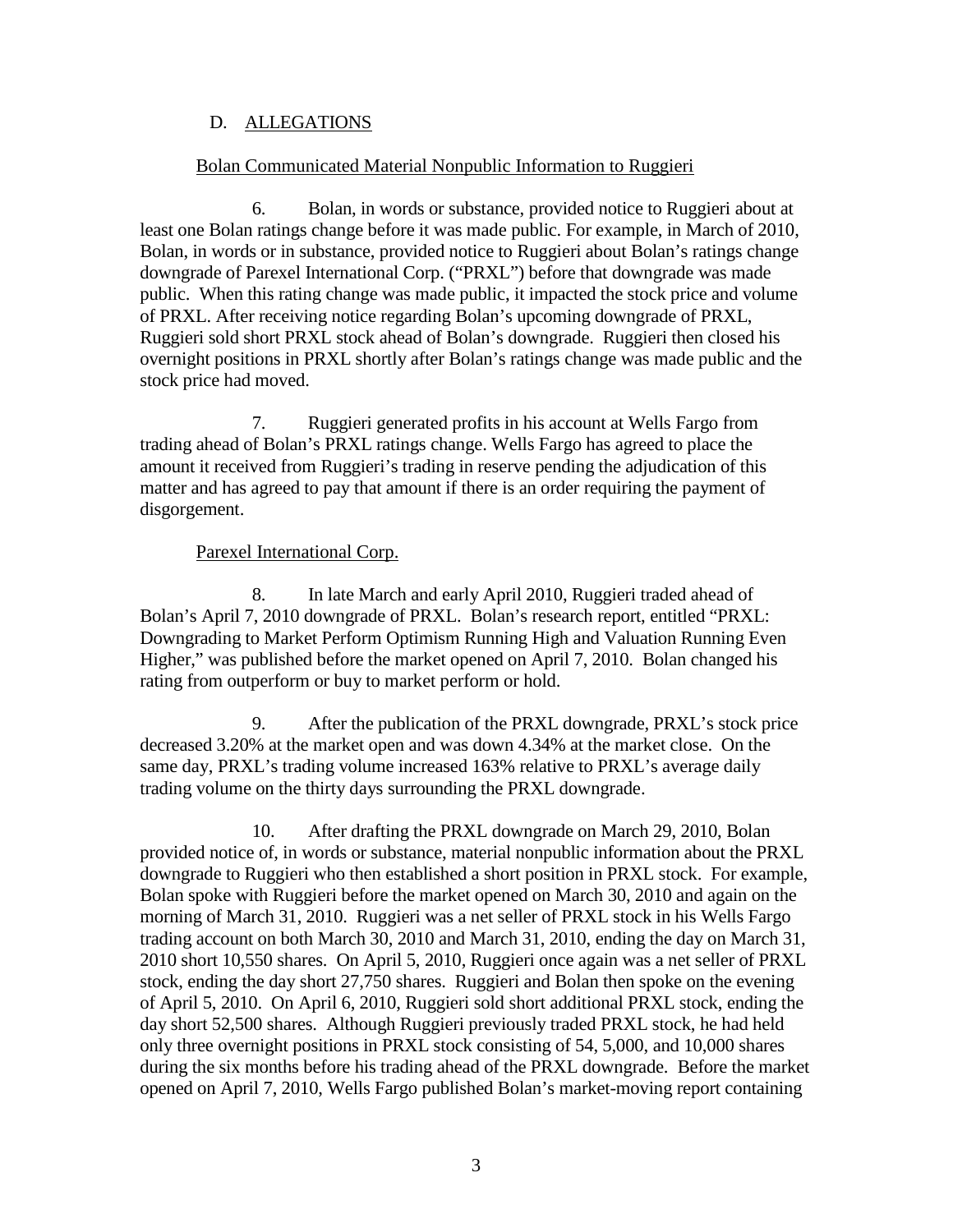his PRXL downgrade. Later that day, Ruggieri covered his entire short position in PRXL stock, generating gains of \$24,944.

# Bolan Was a Respected Analyst in the Sub-Sectors That He Covered.

11. Market professionals were aware of the significance of Bolan's research reports, as evidenced by the Institutional Investor publication naming Bolan the "Best up and Comer" in the Health Care Technology and Distribution sectors for 2010.

12. In Bolan's director nomination form, Bolan's manager stated that Bolan "is viewed by most within the department as a rising star. His efforts lift the entire group and his best practices lead others to follow his example."

# Bolan Benefitted from Providing Information to Ruggieri

13. Bolan benefitted from his providing information to Ruggieri by virtue of his friendship with Ruggieri. Within months of Ruggieri joining Wells Fargo, Bolan and Ruggieri had established a strong relationship and rapport.

14. Additionally, Ruggieri, and his managers at Wells Fargo, provided positive feedback to Bolan's managers at Wells Fargo. This feedback helped Bolan to be promoted from vice president to director at Wells Fargo. In fact, in Bolan's director nomination form, Bolan's manager stated "Greg is among the best analysts in the department in terms of his dialogue with trading. We consistently hear from trading that Greg provides great information flow to the desk and they are able to monetize his efforts. They often hold [him] out as the standard."

# Bolan Was Aware of the Relevant Wells Fargo Policies.

15. Wells Fargo's research department held annual compliance meetings, before which a PowerPoint presentation was circulated to members of the research department, including Bolan. The presentation for the annual compliance meetings in 2009 and 2010 stated that there should be "no previewing research/opinion/estimates," and that research analysts should have "no discussions on timing and views of reports with anyone outside of research." Bolan received the 2009 and 2010 presentations by email and attended some or all of the annual compliance meetings for these years.

# Bolan Acted with the Requisite State of Mind

16. Bolan, for his direct or indirect benefit and in breach of a duty to Wells Fargo, knew or should have known that he was providing notice to Ruggieri, in words or in substance, of material nonpublic information concerning forthcoming ratings changes that he had authored.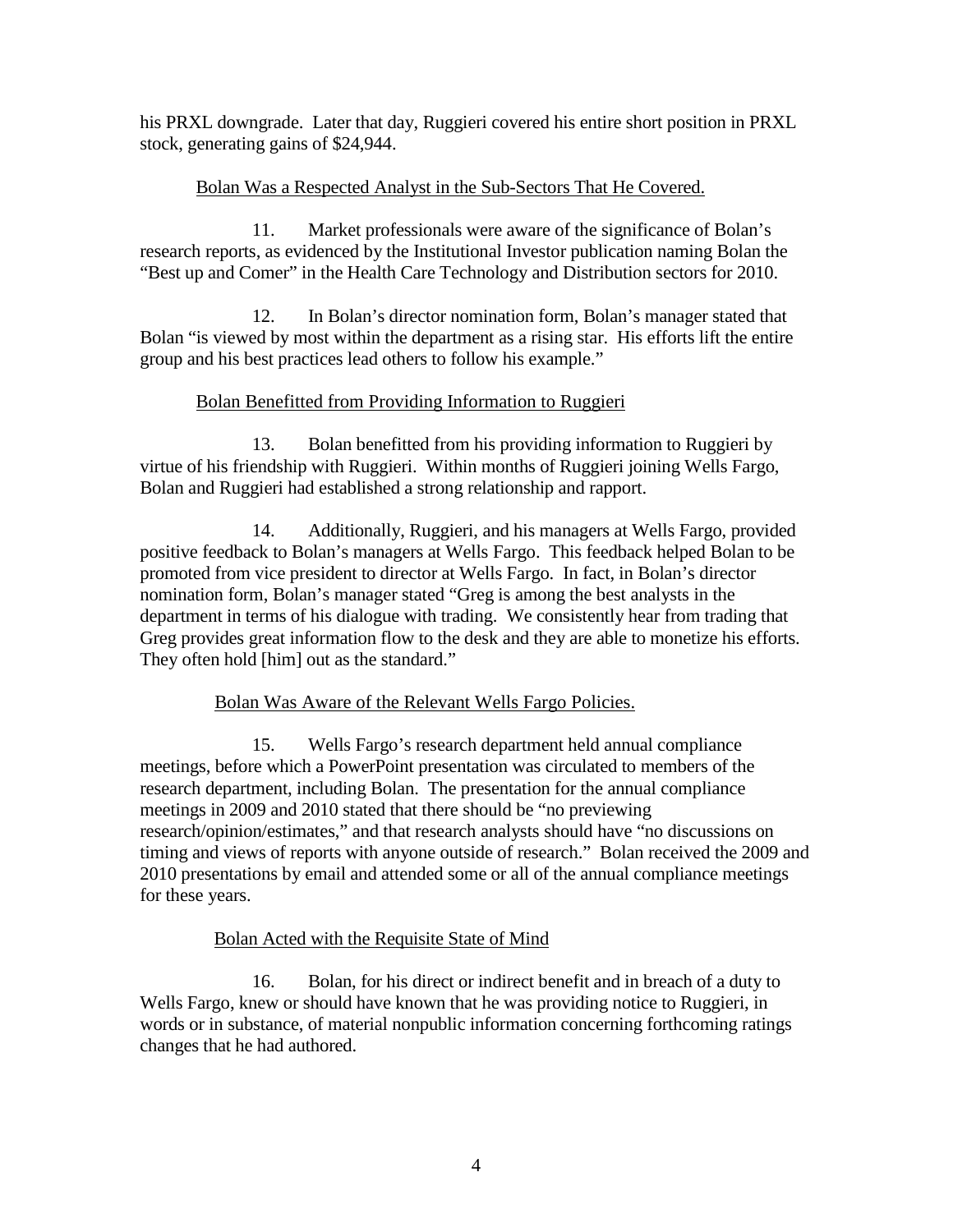#### E. VIOLATIONS

17. As a result of the conduct described above, Bolan violated Section 17(a)(3) of the Securities Act, which prohibits, directly or indirectly, in the offer or sale of securities, engaging in any transaction, practice, or course of business which operates or would operate as a fraud or deceit upon the purchaser. $<sup>2</sup>$ </sup>

### **IV.**

In view of the foregoing, the Commission deems it appropriate and in the public interest to impose the sanctions agreed to in Respondent Bolan's Offer.

Accordingly, pursuant to Section 8A of the Securities Act, it is hereby ORDERED that:

A. Respondent Bolan cease and desist from committing or causing any violations and any future violations of Section 17(a)(3) of the Securities Act;

B. Respondent Bolan shall pay a civil penalty of \$75,000, to the Securities and Exchange Commission for transfer to the general fund of the United States Treasury in accordance with Section  $21F(g)(3)$  of the Exchange Act. Payment shall be made in the following installments: \$25,000 shall be due within 14 days of this Order, \$25,000 shall be paid within 90 days of this Order and the remaining \$25,000 shall be paid in 180 days of this Order. If any payment is not made by the date the payment is required by this Order, the entire outstanding balance of civil penalties, plus any additional interest accrued pursuant to 31 U.S.C. § 3717, shall be due and payable immediately, without further application. Payment must be made in one of the following ways:

- (1) Respondent Bolan may transmit payment electronically to the Commission, which will provide detailed ACH transfer/Fedwire instructions upon request;
- (2) Respondent Bolan may make direct payment from a bank account via Pay.gov through the SEC website at http://www.sec.gov/about/offices/ofm.htm; or

 <sup>2</sup> Scienter is not required to prove a violation of Section 17(a)(3)." *Aaron v. SEC*, 446 U.S. 680, 697 (1980). Instead, a violation of this section may be established by showing negligent conduct. *SEC v. Hughes Capital Corp.*, 124 F.3d 449, 453-54 (3d Cir. 1997).